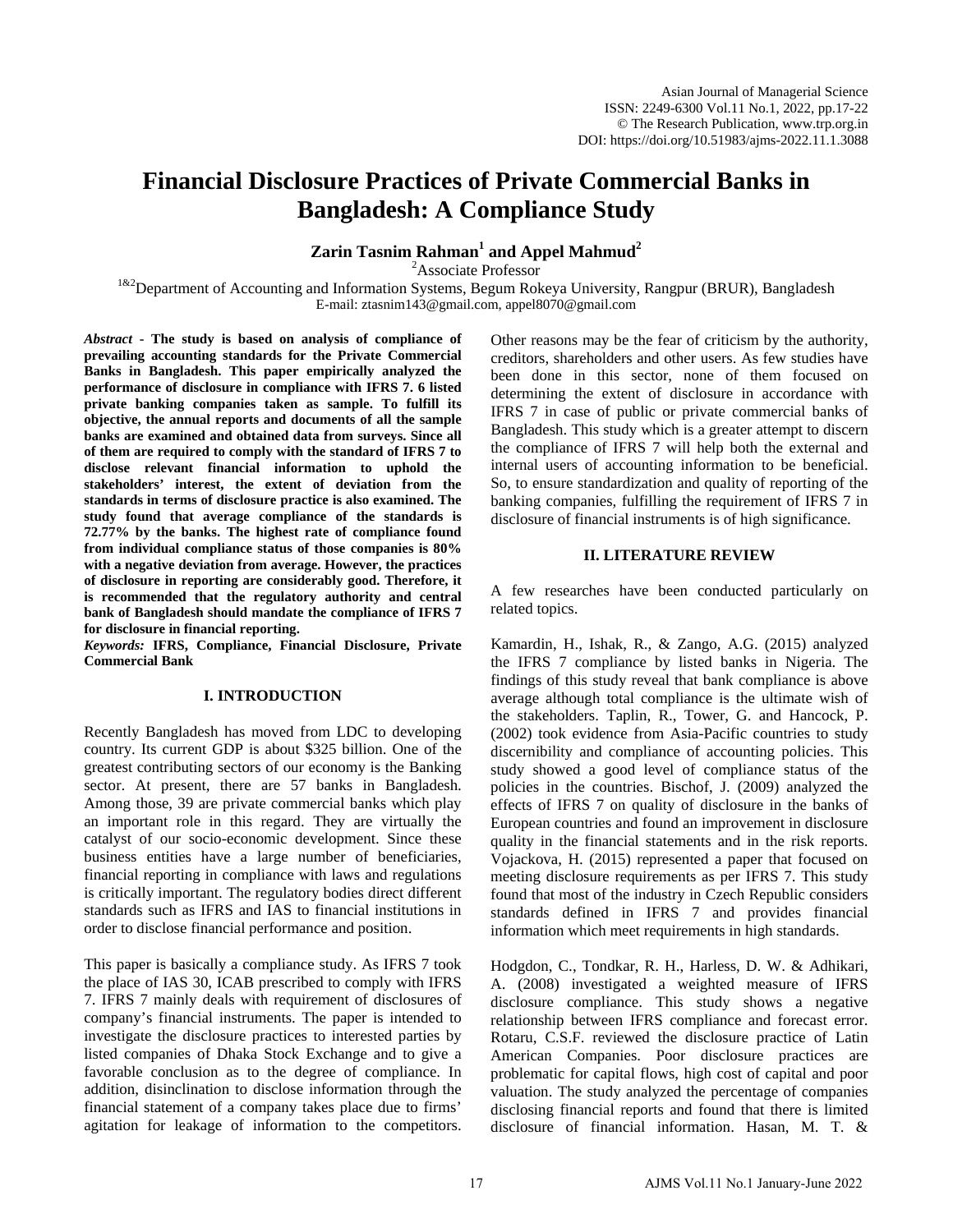Hossain, M. Z. (2015) analyzed the practices of mandatory and voluntary disclosure by the listed companies of Dhaka Stock Exchange. This study figured out that each of the companies doesn't react adequately to the regulatory compliance and practices both the mandatory & voluntary disclosure poorly. Hossain, M. K., Niaz, A. Z. M. & Huq, S. M. (2015) highlighted the extent of compliance of IASs and IFRSs in seventeen industries of Bangladesh. This study also focused on the reason behind non-disclosure of accounting standards by the listed companies of DSE. Ahmed, A. A., & Ahmad, M. (2009) developed an empirical analysis of performance measurement of the disclosure in corporate annual reports and they analyzed the quality of information & nature of reporting practices in the banking sector. This study tells how disclosure score relates with audit delay. Bhuiyaan, M. N. U. & Kamal, M. Y (2003) mentioned that banking companies in Bangladesh do not follow every standard in preparing their financial statements. Execution of International Accounting Standard influences the accounting & reporting of the companies.

Hossain, M. S. & Baser, A. A. (2011) analyzed the degree of compliance of IAS 30 and described that the compliance of IAS 30 in case of state-owned specialized banks is not satisfactory. Hossain, M. I. (2014) reviewed the existing reporting standards for nationalized banks and discovered that nationalized commercial banks of Bangladesh comply with IFRS 7 partially. Sufian, M. A. (2016) showed the magnitude of disclosure practice and quality of mandatory disclosure by Bangladeshi companies. The study found a little improvement over the years at a little variance. The companies taken as sample do not show full compliance status of mandatory disclosure practice in the annual report. However, the trend of disclosure is increasing over the years with a small variation in disclosure scores in the annual reports. The studies as aforesaid are made in this field in case of state-owned specialized banks of Bangladesh and nationalized commercial banks of Bangladesh. But there is no updated compliance study on private commercial banks of Bangladesh. So, this topic is analyzed with a view to exploring the practices. Zarin Tasnim Rahman and Appel Mahmud<br>
Horsain, M. Z. (2015) analy-ped Horsaine contractors of mandatory<br>
Horsaine, M. Z. (2015) analy-ped the principle of the fact comparies of Dhaka<br>
iotok-Exchange. This study figured ot

# **III. METHODOLOGY**

*A. Nature of the Study:* This research is descriptive in nature**.** 

*B. Sample Selection:* Sampling technique used for this study is simple random sampling. The study deals with the private commercial banks listed by Dhaka Stock Exchange. At present there is 30 Bank in the list of DSE and the following six banks is considered as sample in this study. Arab Bangladesh Bank Limited, BRAC Bank Limited. Dhaka Bank Limited, Eastern Bank Limited, The City Bank Limited, United Commercial Bank Limited.

*C. Source of Data:* All the data that will be used for conducting this study will be collected from secondary sources like annual reports, different journals & articles on this issue, websites and so on. No field work and survey are related.

*D. Data Analysis:* This study is a survey of documents or reports published by banking companies. As this study will be conducted based on existing literature review of disclosure practices by the sample banks, all relevant data from the annual report will be analyzed as per compliance of International Financial Reporting Standard 7. The IFRS 7's entity requirements to provide disclosure in financial statements are examined. To detect the average percentage of compliance weight is given such that: 1 for compliance of each requirement, 0.5 for partial compliance of each requirement and, 0 for noncompliance of each requirement.

# **IV. ANALYSIS AND FINDINGS**

# *A. Compliance Status*

The six commercial banks taken as sample follow the IFRS 7 (BFRS 7) either fully or partly to present a standardized report. The study finds out the compliance level of IFRS 7 using the following checklist that is structured according to the disclosure requirements of IFRS 7.

| <b>Disclosure Requirement of IFRS 7</b>                                                          | <b>EBL</b>   | <b>ABBL</b>  | $\bf CBL$ | <b>UCBL</b>  | <b>DBL</b>   | <b>BRAC</b> |
|--------------------------------------------------------------------------------------------------|--------------|--------------|-----------|--------------|--------------|-------------|
| Classes of financial instrument (IFRS 7: $6th$ para)                                             | $\checkmark$ |              |           |              |              |             |
| Financial position/balance sheet (IFRS 7: 7th Para)                                              | $\checkmark$ | ✓            |           | ✓            | $\checkmark$ |             |
| Categories of financial asset & liabilities (IFRS 7: 8 <sup>th</sup> Para)                       |              | $\checkmark$ | ✓         | ✓            | $\checkmark$ |             |
| Financial liability at fair value through profit and loss (IFRS 7: $10^{th} \& 11^{th}$<br>para) | $\times$     | $\times$     | $\times$  | $\times$     | $\times$     | $\times$    |
| Re-classifications of financial instruments (IFRS 7: 12 <sup>th</sup> para)                      | ✓            | $\checkmark$ | ✓         | ✓            | $\checkmark$ |             |
| Collateral financial assets (IFRS 7: $14^{\text{th}} \& 15^{\text{th}}$ para)                    | ✓            | $\times$     | $\times$  | ✓            |              | $\times$    |
| Reconciliation of the allowance account (IFRS 7: $16th$ para)                                    | $\checkmark$ | $\checkmark$ |           | ✓            |              |             |
| Compound financial instruments (IFRS 7: 17 <sup>th</sup> para)                                   | ✓            | ✓            |           | ✓            |              |             |
| Items of income, expense, gain, loss in income statement(IFRS 7: 20 <sup>th</sup> para)          |              | ✓            |           | $\checkmark$ |              |             |
| Other disclosures: Accounting Policies (IFRS 7: 21 <sup>st</sup> para)                           |              | $\checkmark$ | ✓         | ✓            |              |             |
| Hedge accounting (IFRS 7:22 <sup>nd</sup> -24 <sup>th</sup> para)                                |              | Partial      | partial   | partial      | partial      |             |

TABLE I CHECKING OF LEVEL OF COMPLIANCE AS PER REQUIREMENTS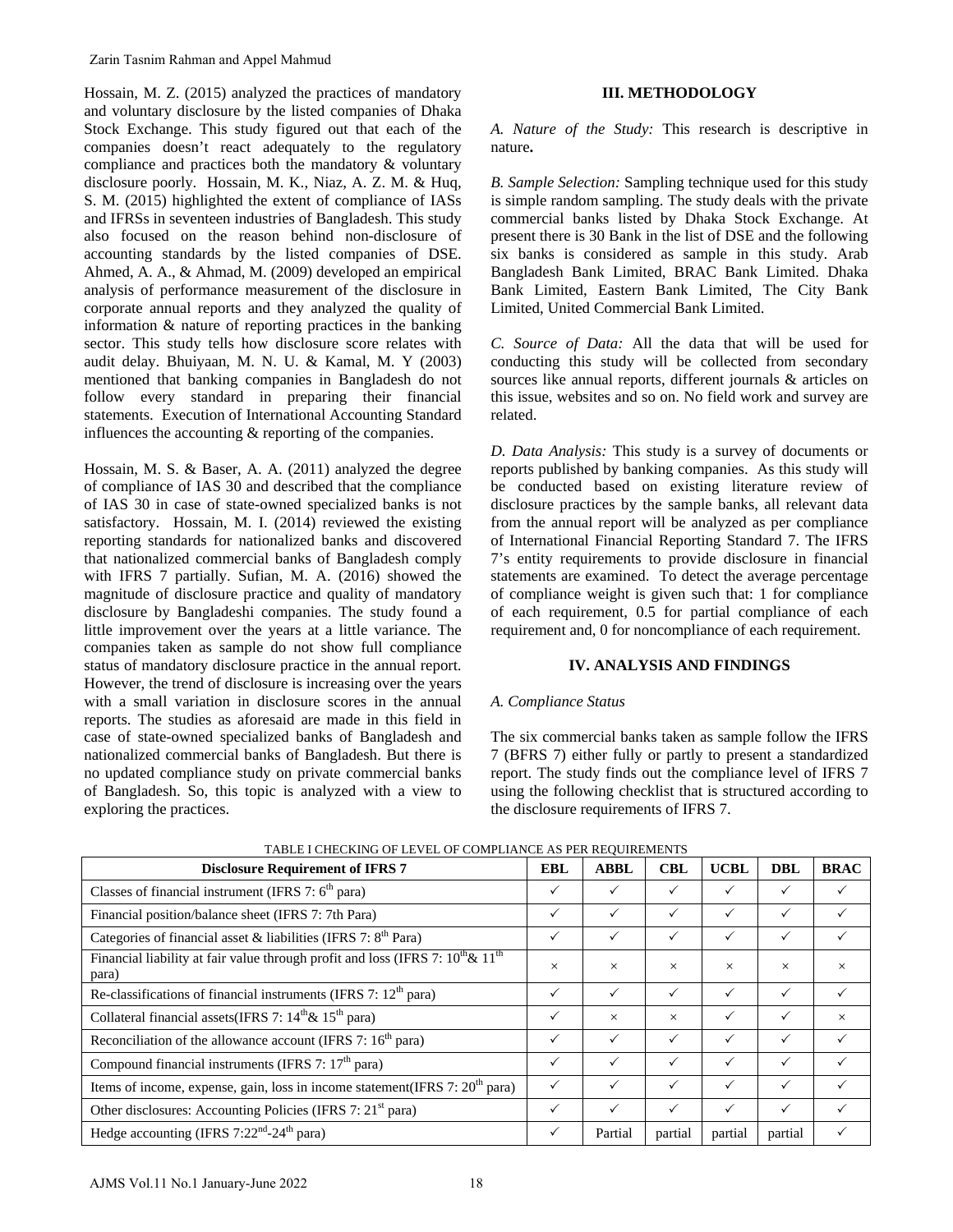| Qualitative disclosure (IFRS 7: $33rd$ para)                             |          |          |          |         |  |
|--------------------------------------------------------------------------|----------|----------|----------|---------|--|
| Quantitative disclosure(IFRS 7: $34^{\text{th}}$ -42 <sup>nd</sup> para) | Partial  | partial  |          | partial |  |
| Nature of transferred assets (IFRS 7: 42D para)                          |          | $\times$ |          |         |  |
| Transferred financial Assets derecognized (IFRS 7: 42E para)             | $\times$ | $\times$ | $\times$ |         |  |
| Total requirement compliance                                             |          |          |          |         |  |

The following table represents the empirical findings.

| <b>TABLE II EMPIRICAL FINDINGS</b> |      |  |  |
|------------------------------------|------|--|--|
| Number of Private Commercial Banks | 6    |  |  |
| Number of requirements in IFRS 7   | 15   |  |  |
| Maximum complied requirements      | 12   |  |  |
| Minimum complied requirements      | 11   |  |  |
| Average number of compliances      | 11.5 |  |  |

|  | TABLE III SUMMARY OF COMPLIANCE AND DEVIATION FROM THE INDUSTRY BY INDIVIDUAL BANKING COMPANIES |
|--|-------------------------------------------------------------------------------------------------|
|  |                                                                                                 |

|                                                                                                                                                 |                                                                 | Financial Disclosure Practices of Private Commercial Banks in Bangladesh: A Compliance Study                                                                                        |              |                                                                                                                                                                     |                                                                         |                                                                              |                  |                  |          |
|-------------------------------------------------------------------------------------------------------------------------------------------------|-----------------------------------------------------------------|-------------------------------------------------------------------------------------------------------------------------------------------------------------------------------------|--------------|---------------------------------------------------------------------------------------------------------------------------------------------------------------------|-------------------------------------------------------------------------|------------------------------------------------------------------------------|------------------|------------------|----------|
| lisclosure (IFRS 7: 33 <sup>rd</sup> para)                                                                                                      |                                                                 |                                                                                                                                                                                     | $\checkmark$ | $\checkmark$                                                                                                                                                        | $\checkmark$                                                            | $\checkmark$                                                                 | $\checkmark$     | $\checkmark$     |          |
| disclosure(IFRS 7: 34 <sup>th</sup> -42 <sup>nd</sup> para)                                                                                     |                                                                 |                                                                                                                                                                                     | $\checkmark$ | Partial                                                                                                                                                             | partial                                                                 | $\checkmark$                                                                 | partial          | $\checkmark$     |          |
| nsferred assets (IFRS 7: 42D para)                                                                                                              |                                                                 |                                                                                                                                                                                     | $\times$     | $\times$                                                                                                                                                            | $\times$                                                                | $\times$                                                                     | $\times$         | $\times$         |          |
|                                                                                                                                                 | financial Assets derecognized (IFRS 7: 42E para)                |                                                                                                                                                                                     |              | $\times$                                                                                                                                                            | $\times$                                                                | $\times$                                                                     | $\times$         | $\times$         | $\times$ |
| ment compliance                                                                                                                                 |                                                                 |                                                                                                                                                                                     |              | 12                                                                                                                                                                  | 11                                                                      | 11                                                                           | 12               | 12               | 11       |
|                                                                                                                                                 |                                                                 |                                                                                                                                                                                     |              |                                                                                                                                                                     |                                                                         | Source: Author's compilation (Survey of data from annual report 2020         |                  |                  |          |
|                                                                                                                                                 | ig table represents the empirical findings.                     |                                                                                                                                                                                     |              | From the above table, it can be said that among those 1<br>requirements of IFRS 7, complying 12 requirements i                                                      |                                                                         |                                                                              |                  |                  |          |
|                                                                                                                                                 | TABLE II EMPIRICAL FINDINGS<br>mber of Private Commercial Banks | 6                                                                                                                                                                                   |              | considerably a good performance since all of th                                                                                                                     |                                                                         |                                                                              |                  |                  |          |
|                                                                                                                                                 | mber of requirements in IFRS 7                                  | 15                                                                                                                                                                                  |              | requirements in IFRS 7 are not followed by the banks in<br>Bangladesh according to the regulation of the central bank                                               |                                                                         |                                                                              |                  |                  |          |
|                                                                                                                                                 |                                                                 |                                                                                                                                                                                     |              | However, the empirical findings indicate the maximum and                                                                                                            |                                                                         |                                                                              |                  |                  |          |
|                                                                                                                                                 | ximum complied requirements                                     | 12                                                                                                                                                                                  |              | minimum number of compliance where the average numbe                                                                                                                |                                                                         |                                                                              |                  |                  |          |
| nimum complied requirements                                                                                                                     |                                                                 | 11                                                                                                                                                                                  |              | of compliances is 11.5.                                                                                                                                             |                                                                         |                                                                              |                  |                  |          |
| erage number of compliances                                                                                                                     |                                                                 | 11.5                                                                                                                                                                                |              |                                                                                                                                                                     |                                                                         |                                                                              |                  |                  |          |
|                                                                                                                                                 |                                                                 | E III SUMMARY OF COMPLIANCE AND DEVIATION FROM THE INDUSTRY BY INDIVIDUAL BANKING COMPANIES                                                                                         |              |                                                                                                                                                                     |                                                                         |                                                                              |                  |                  |          |
| Complying<br><b>Banks</b>                                                                                                                       | <b>Total</b><br>Requirement                                     | Number of<br><b>Requirements Fulfilled</b>                                                                                                                                          |              |                                                                                                                                                                     | <b>Deviation From The</b><br>(%) Compliance*<br><b>Industry Average</b> |                                                                              |                  |                  |          |
| <b>EBL</b>                                                                                                                                      | 15                                                              | 12                                                                                                                                                                                  |              | 80%                                                                                                                                                                 |                                                                         |                                                                              | (7.23%)          |                  |          |
| ABBL                                                                                                                                            | 15                                                              | 10                                                                                                                                                                                  |              | 66.66%                                                                                                                                                              |                                                                         |                                                                              | 6.11%            |                  |          |
| <b>CBL</b>                                                                                                                                      | 15                                                              | 10                                                                                                                                                                                  |              | 66.66%                                                                                                                                                              |                                                                         | 6.11%                                                                        |                  |                  |          |
| <b>UCBL</b>                                                                                                                                     | 15                                                              | 11.5                                                                                                                                                                                |              | 76.66%                                                                                                                                                              |                                                                         | $(3.89\%)$                                                                   |                  |                  |          |
| <b>DBL</b>                                                                                                                                      | 15                                                              | 11                                                                                                                                                                                  |              | 73.33%                                                                                                                                                              |                                                                         |                                                                              | $(0.56\%)$       |                  |          |
| <b>BRAC</b>                                                                                                                                     | 15                                                              | 11                                                                                                                                                                                  |              | 73.33%                                                                                                                                                              |                                                                         | $(0.56\%)$                                                                   |                  |                  |          |
| from Standard                                                                                                                                   |                                                                 |                                                                                                                                                                                     |              | *(%) compliance = Requirement fulfilled/total requirement                                                                                                           |                                                                         | Source: Author's compilation<br>TABLE IV WEIGHTED SCORE OF COMPLIANCE STATUS |                  |                  |          |
|                                                                                                                                                 |                                                                 |                                                                                                                                                                                     |              | Compliance                                                                                                                                                          |                                                                         | Number of                                                                    | Weight           | Weighted         |          |
|                                                                                                                                                 |                                                                 | points out that, EBL complies 12 requirements                                                                                                                                       |              | <b>Status</b><br>Complied the                                                                                                                                       |                                                                         | <b>Requirements</b>                                                          |                  | <b>Score</b>     |          |
|                                                                                                                                                 |                                                                 | 15 (80%), ABBL complies 9 requirements fully,<br>nts partially, total 10 (66.66%), CBL complies 9                                                                                   |              | requirements                                                                                                                                                        |                                                                         | 9                                                                            | $\mathbf{1}$     | 9                |          |
|                                                                                                                                                 |                                                                 | s fully, 2 requirements partially, total 10                                                                                                                                         |              | completely<br>Complied the                                                                                                                                          |                                                                         |                                                                              |                  |                  |          |
|                                                                                                                                                 |                                                                 | UCBL complies 11 requirements fully, 1                                                                                                                                              |              | requirements                                                                                                                                                        |                                                                         | 3                                                                            | 0.5              | 1.5              |          |
|                                                                                                                                                 |                                                                 | partially, total 11.5 (76.66%), DBL complies                                                                                                                                        |              | partially                                                                                                                                                           |                                                                         |                                                                              |                  |                  |          |
| ents fully, 2 requirements partially, total 11<br>RAC complies 11 requirements fully, total 11                                                  |                                                                 |                                                                                                                                                                                     |              | Not Complied                                                                                                                                                        |                                                                         | 3                                                                            | $\boldsymbol{0}$ | $\boldsymbol{0}$ |          |
|                                                                                                                                                 |                                                                 |                                                                                                                                                                                     |              | Total<br>10.5                                                                                                                                                       |                                                                         |                                                                              |                  |                  |          |
|                                                                                                                                                 |                                                                 | rcentage of compliance of the standards is<br>at is obtained through dividing the total<br>by number of sample banking companies.<br>he deviation from industry average is found by |              | Here, the weight 1 is for complete compliance, the weight<br>0.5 is for partial compliance and the weight 0 for non<br>compliance.<br>Weighted Score= $10.5/15=70%$ |                                                                         |                                                                              |                  |                  |          |
| he percentage of compliance by each bank from<br>rate of compliance of standard.                                                                |                                                                 |                                                                                                                                                                                     |              | <b>Status of Compliance</b>                                                                                                                                         |                                                                         |                                                                              |                  |                  |          |
| banks, EBL and UCBL have higher positive<br>om the industry average, DBL and BRAC also<br>e deviation and other two banks have large<br>iation. |                                                                 |                                                                                                                                                                                     |              |                                                                                                                                                                     |                                                                         |                                                                              |                  |                  |          |
|                                                                                                                                                 |                                                                 |                                                                                                                                                                                     |              |                                                                                                                                                                     |                                                                         | In fully complied in partially cpmplied in not complied                      |                  |                  |          |
|                                                                                                                                                 |                                                                 |                                                                                                                                                                                     |              |                                                                                                                                                                     |                                                                         | Fig. 3 Disclosure in line with the compliance of IFRS 7                      |                  |                  |          |
|                                                                                                                                                 |                                                                 |                                                                                                                                                                                     |              |                                                                                                                                                                     |                                                                         |                                                                              |                  |                  |          |
|                                                                                                                                                 |                                                                 |                                                                                                                                                                                     | 19           |                                                                                                                                                                     |                                                                         | AJMS Vol.11 No.1 January-June 2022                                           |                  |                  |          |

#### *B. Deviation from Standard*

The analysis points out that, EBL complies 12 requirements fully out of 15 (80%), ABBL complies 9 requirements fully, 2 requirements partially, total 10 (66.66%), CBL complies 9 requirements fully, 2 requirements partially, total 10 (66.66%), UCBL complies 11 requirements fully, 1 requirement partially, total 11.5 (76.66%), DBL complies 10 requirements fully, 2 requirements partially, total 11 (73.33%), BRAC complies 11 requirements fully, total 11 (73.33%).

Average percentage of compliance of the standards is 72.77% that is obtained through dividing the total percentage by number of sample banking companies. Thereafter, the deviation from industry average is found by subtracting the percentage of compliance by each bank from the average rate of compliance of standard.

Of the six banks, EBL and UCBL have higher positive deviation from the industry average, DBL and BRAC also have positive deviation and other two banks have large negative deviation.

| <b>Compliance</b><br><b>Status</b>         | Number of<br><b>Requirements</b> | Weight | Weighted<br><b>Score</b> |
|--------------------------------------------|----------------------------------|--------|--------------------------|
| Complied the<br>requirements<br>completely |                                  |        |                          |
| Complied the<br>requirements<br>partially  | 3                                | 0.5    | 1.5                      |
| Not Complied                               |                                  |        |                          |
| Total                                      | 10.5                             |        |                          |



Fig. 3 Disclosure in line with the compliance of IFRS 7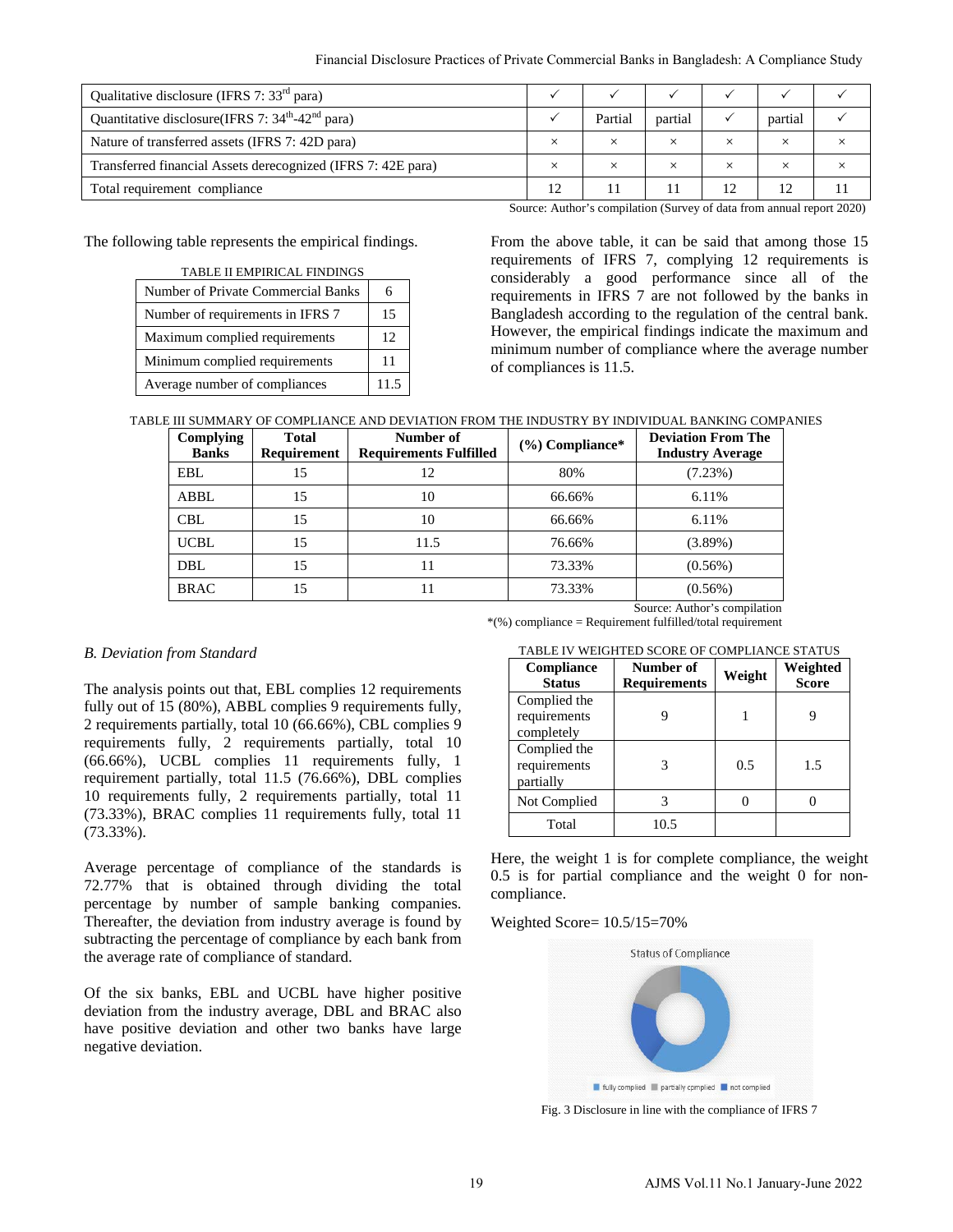| <b>Requirement/Disclosures</b>                                                                                                                                                                                                                                                                                                                                                                                                                                                                                                                                                                                                                                                                                                                                                                                                                                                                                                                                                                                                                                                                                                                                                                                                                                                                             |          | <b>Number of Banking</b><br><b>Companies Complied</b>                                                                                                                                                                                                                                                                                                                                                                                                                                                                                                                                                                                                                                                                                                                                                                                                                                                                                                                                                                                                                                                                                                                                              | Percentage of<br><b>Individual Requirement</b><br>Compliance |  |
|------------------------------------------------------------------------------------------------------------------------------------------------------------------------------------------------------------------------------------------------------------------------------------------------------------------------------------------------------------------------------------------------------------------------------------------------------------------------------------------------------------------------------------------------------------------------------------------------------------------------------------------------------------------------------------------------------------------------------------------------------------------------------------------------------------------------------------------------------------------------------------------------------------------------------------------------------------------------------------------------------------------------------------------------------------------------------------------------------------------------------------------------------------------------------------------------------------------------------------------------------------------------------------------------------------|----------|----------------------------------------------------------------------------------------------------------------------------------------------------------------------------------------------------------------------------------------------------------------------------------------------------------------------------------------------------------------------------------------------------------------------------------------------------------------------------------------------------------------------------------------------------------------------------------------------------------------------------------------------------------------------------------------------------------------------------------------------------------------------------------------------------------------------------------------------------------------------------------------------------------------------------------------------------------------------------------------------------------------------------------------------------------------------------------------------------------------------------------------------------------------------------------------------------|--------------------------------------------------------------|--|
| Classes of Financial Instrument [IFRS 7-Para 6]                                                                                                                                                                                                                                                                                                                                                                                                                                                                                                                                                                                                                                                                                                                                                                                                                                                                                                                                                                                                                                                                                                                                                                                                                                                            |          | 6                                                                                                                                                                                                                                                                                                                                                                                                                                                                                                                                                                                                                                                                                                                                                                                                                                                                                                                                                                                                                                                                                                                                                                                                  | 100%                                                         |  |
| Financial Position/Balance Sheet [IFRS 7-Para 7]                                                                                                                                                                                                                                                                                                                                                                                                                                                                                                                                                                                                                                                                                                                                                                                                                                                                                                                                                                                                                                                                                                                                                                                                                                                           |          | 6                                                                                                                                                                                                                                                                                                                                                                                                                                                                                                                                                                                                                                                                                                                                                                                                                                                                                                                                                                                                                                                                                                                                                                                                  | 100%                                                         |  |
| Categories of Financial Assets and Liabilities [IFRS 7- Para 8]                                                                                                                                                                                                                                                                                                                                                                                                                                                                                                                                                                                                                                                                                                                                                                                                                                                                                                                                                                                                                                                                                                                                                                                                                                            |          | 6                                                                                                                                                                                                                                                                                                                                                                                                                                                                                                                                                                                                                                                                                                                                                                                                                                                                                                                                                                                                                                                                                                                                                                                                  | 100%                                                         |  |
| Financial Liabilities at fair value through Profit or Loss [IFRS<br>7- Para 10, 11]                                                                                                                                                                                                                                                                                                                                                                                                                                                                                                                                                                                                                                                                                                                                                                                                                                                                                                                                                                                                                                                                                                                                                                                                                        |          | $\boldsymbol{0}$                                                                                                                                                                                                                                                                                                                                                                                                                                                                                                                                                                                                                                                                                                                                                                                                                                                                                                                                                                                                                                                                                                                                                                                   | 0%                                                           |  |
| Reclassifications of financial instruments [IFRS 7- Para 12]                                                                                                                                                                                                                                                                                                                                                                                                                                                                                                                                                                                                                                                                                                                                                                                                                                                                                                                                                                                                                                                                                                                                                                                                                                               |          | 6                                                                                                                                                                                                                                                                                                                                                                                                                                                                                                                                                                                                                                                                                                                                                                                                                                                                                                                                                                                                                                                                                                                                                                                                  | 100%                                                         |  |
| Collateral Financial Assets [IFRS 7- Para 14 and 15]                                                                                                                                                                                                                                                                                                                                                                                                                                                                                                                                                                                                                                                                                                                                                                                                                                                                                                                                                                                                                                                                                                                                                                                                                                                       |          | 3                                                                                                                                                                                                                                                                                                                                                                                                                                                                                                                                                                                                                                                                                                                                                                                                                                                                                                                                                                                                                                                                                                                                                                                                  | 50%                                                          |  |
| Reconciliation of the allowance account [IFRS 7- Para 16]                                                                                                                                                                                                                                                                                                                                                                                                                                                                                                                                                                                                                                                                                                                                                                                                                                                                                                                                                                                                                                                                                                                                                                                                                                                  |          | 6                                                                                                                                                                                                                                                                                                                                                                                                                                                                                                                                                                                                                                                                                                                                                                                                                                                                                                                                                                                                                                                                                                                                                                                                  | 100%                                                         |  |
| Compound financial instruments [IFRS 7- Para 17]                                                                                                                                                                                                                                                                                                                                                                                                                                                                                                                                                                                                                                                                                                                                                                                                                                                                                                                                                                                                                                                                                                                                                                                                                                                           |          | 6                                                                                                                                                                                                                                                                                                                                                                                                                                                                                                                                                                                                                                                                                                                                                                                                                                                                                                                                                                                                                                                                                                                                                                                                  | 100%                                                         |  |
| Items of income, expense, gains, and losses in the Income<br>Statement [IFRS 7- Para 20]                                                                                                                                                                                                                                                                                                                                                                                                                                                                                                                                                                                                                                                                                                                                                                                                                                                                                                                                                                                                                                                                                                                                                                                                                   |          | 6                                                                                                                                                                                                                                                                                                                                                                                                                                                                                                                                                                                                                                                                                                                                                                                                                                                                                                                                                                                                                                                                                                                                                                                                  | 100%                                                         |  |
| Other Disclosures: Accounting policies [IFRS 7- Para 21]                                                                                                                                                                                                                                                                                                                                                                                                                                                                                                                                                                                                                                                                                                                                                                                                                                                                                                                                                                                                                                                                                                                                                                                                                                                   |          | 6                                                                                                                                                                                                                                                                                                                                                                                                                                                                                                                                                                                                                                                                                                                                                                                                                                                                                                                                                                                                                                                                                                                                                                                                  | 100%                                                         |  |
| Disclosure of Hedge accounting [IFRS 7- Para 22-24]                                                                                                                                                                                                                                                                                                                                                                                                                                                                                                                                                                                                                                                                                                                                                                                                                                                                                                                                                                                                                                                                                                                                                                                                                                                        |          | 6 (Fully: 2, partly: 4)                                                                                                                                                                                                                                                                                                                                                                                                                                                                                                                                                                                                                                                                                                                                                                                                                                                                                                                                                                                                                                                                                                                                                                            | 66.67%                                                       |  |
| Qualitative disclosures: risk exposures for each type of<br>financial instrument, management's policies, and processes for<br>managing those risks and changes from the prior period [IFRS<br>7- Para 33]                                                                                                                                                                                                                                                                                                                                                                                                                                                                                                                                                                                                                                                                                                                                                                                                                                                                                                                                                                                                                                                                                                  |          | 6                                                                                                                                                                                                                                                                                                                                                                                                                                                                                                                                                                                                                                                                                                                                                                                                                                                                                                                                                                                                                                                                                                                                                                                                  | 100%                                                         |  |
| Quantitative disclosures: [IFRS 7- Para 34-42] (Credit Risk,<br>Liquidity Risk, Market Risk)                                                                                                                                                                                                                                                                                                                                                                                                                                                                                                                                                                                                                                                                                                                                                                                                                                                                                                                                                                                                                                                                                                                                                                                                               |          | 6 (Fully: 3, Partly: 3)                                                                                                                                                                                                                                                                                                                                                                                                                                                                                                                                                                                                                                                                                                                                                                                                                                                                                                                                                                                                                                                                                                                                                                            | 75%                                                          |  |
| The nature of the transferred assets [IFRS 7- Para 42 D]                                                                                                                                                                                                                                                                                                                                                                                                                                                                                                                                                                                                                                                                                                                                                                                                                                                                                                                                                                                                                                                                                                                                                                                                                                                   |          | $\overline{0}$                                                                                                                                                                                                                                                                                                                                                                                                                                                                                                                                                                                                                                                                                                                                                                                                                                                                                                                                                                                                                                                                                                                                                                                     | $0\%$                                                        |  |
| Transferred financial assets that are derecognized in their<br>entirety [IFRS 7- Para 42E]                                                                                                                                                                                                                                                                                                                                                                                                                                                                                                                                                                                                                                                                                                                                                                                                                                                                                                                                                                                                                                                                                                                                                                                                                 |          | $\boldsymbol{0}$                                                                                                                                                                                                                                                                                                                                                                                                                                                                                                                                                                                                                                                                                                                                                                                                                                                                                                                                                                                                                                                                                                                                                                                   | 0%                                                           |  |
| Total                                                                                                                                                                                                                                                                                                                                                                                                                                                                                                                                                                                                                                                                                                                                                                                                                                                                                                                                                                                                                                                                                                                                                                                                                                                                                                      |          |                                                                                                                                                                                                                                                                                                                                                                                                                                                                                                                                                                                                                                                                                                                                                                                                                                                                                                                                                                                                                                                                                                                                                                                                    | 1091.67%                                                     |  |
| Average compliance of the above 15 requirements                                                                                                                                                                                                                                                                                                                                                                                                                                                                                                                                                                                                                                                                                                                                                                                                                                                                                                                                                                                                                                                                                                                                                                                                                                                            |          |                                                                                                                                                                                                                                                                                                                                                                                                                                                                                                                                                                                                                                                                                                                                                                                                                                                                                                                                                                                                                                                                                                                                                                                                    | 72.78%                                                       |  |
| n addition to numerical findings, the elaborated view of<br>ompliance findings is stated as follows.<br>Classes of Financial Instrument: From the analysis, it<br>is found that all of the banks completely comply with<br>this requirement by demonstrating all of the classes of<br>financial instrument. Hence, the status of compliance of<br>this requirement is 100%.<br>Financial Position/Balance Sheet: All of the 6 banks<br>show the classes of assets, liabilities and equity in<br>balance sheet. So, the compliance status is 100% for<br>this specific standard.<br>Categories of Financial Assets and Liabilities: All of<br>the six banks represent disclosure through individual<br>assets and liabilities and maturities. So, for full<br>compliance, the status is 100%<br>Financial Liabilities at Fair Value through Profit or<br>Loss: Due to the rules and regulations of Bangladesh<br>Bank, no bank complies with the requirement. For that<br>reason, the status is 0%<br>Reclassifications of Financial Instruments: Since, all of<br>the banks categorize and reclassify the financial<br>instruments thoroughly, the status of compliance is<br>100%.<br>Collateral: Out of six private commercial banks, only<br>three states collateral in accordance with IFRS 7 in their | 7.<br>9. | annual reports. The rests do not show collateral<br>compliance status is 50% for this requirement.<br>Reconciliation of the Allowance Account: Sinc<br>the banks fulfill this requirement completely, th<br>of compliance is 100%.<br>8. Compound Financial Instruments: All the six<br>show every non-derivative financial instrume<br>these financial instruments have a liability<br>equity component. This requirement is fully<br>complied in their annual reports.<br>Items of Income, Expense, Gains, and Losses<br>Income Statement: In their annual report, the<br>show multiple steps of the classification of inco<br>expense. The income statements clearly r<br>revenue, expense, gain and loss. Therefor<br>requirement is 100% complied.<br>10. Other Disclosure:<br>Accounting Policies: Out of six banks, five<br>a.<br>disclose their accounting policies. According<br>standard, these banks state asset valuation<br>depreciation policy. Besides that, impairm<br>assets is also mentioned in their reports. The<br>the status of compliance is 83.33% for this pa<br>standard.<br>b. Hedge Accounting: EBL and BRAC fully co<br>with this requirement and the other 4 sample |                                                              |  |

#### TABLE V ANALYSIS OF THE COMPLIANCE OF INDIVIDUAL DISCLOSURE REQUIREMENTS

- 1. *Classes of Financial Instrument:* From the analysis, it is found that all of the banks completely comply with this requirement by demonstrating all of the classes of financial instrument. Hence, the status of compliance of this requirement is 100%.
- 2. *Financial Position/Balance Sheet:* All of the 6 banks show the classes of assets, liabilities and equity in balance sheet. So, the compliance status is 100% for this specific standard.
- 3. *Categories of Financial Assets and Liabilities:* All of the six banks represent disclosure through individual assets and liabilities and maturities. So, for full compliance, the status is 100%
- 4. *Financial Liabilities at Fair Value through Profit or Loss:* Due to the rules and regulations of Bangladesh Bank, no bank complies with the requirement. For that reason, the status is 0%
- 5. *Reclassifications of Financial Instruments:* Since, all of the banks categorize and reclassify the financial instruments thoroughly, the status of compliance is 100%.
- 6. *Collateral:* Out of six private commercial banks, only three states collateral in accordance with IFRS 7 in their

annual reports. The rests do not show collateral. Thus, compliance status is 50% for this requirement.

- 7. *Reconciliation of the Allowance Account:* Since all of the banks fulfill this requirement completely, the status of compliance is 100%.
- 8. *Compound Financial Instruments:* All the six banks show every non-derivative financial instrument and these financial instruments have a liability and an equity component. This requirement is fully (100%) complied in their annual reports.
- 9. *Items of Income, Expense, Gains, and Losses in the Income Statement:* In their annual report, the banks show multiple steps of the classification of income and expense. The income statements clearly mention revenue, expense, gain and loss. Therefore, this requirement is 100% complied.
- *10. Other Disclosure:*
	- a. *Accounting Policies:* Out of six banks, five banks disclose their accounting policies. According to the standard, these banks state asset valuation and depreciation policy. Besides that, impairment of assets is also mentioned in their reports. Therefore, the status of compliance is 83.33% for this particular standard.
	- b. *Hedge Accounting:* EBL and BRAC fully complied with this requirement and the other 4 sample banks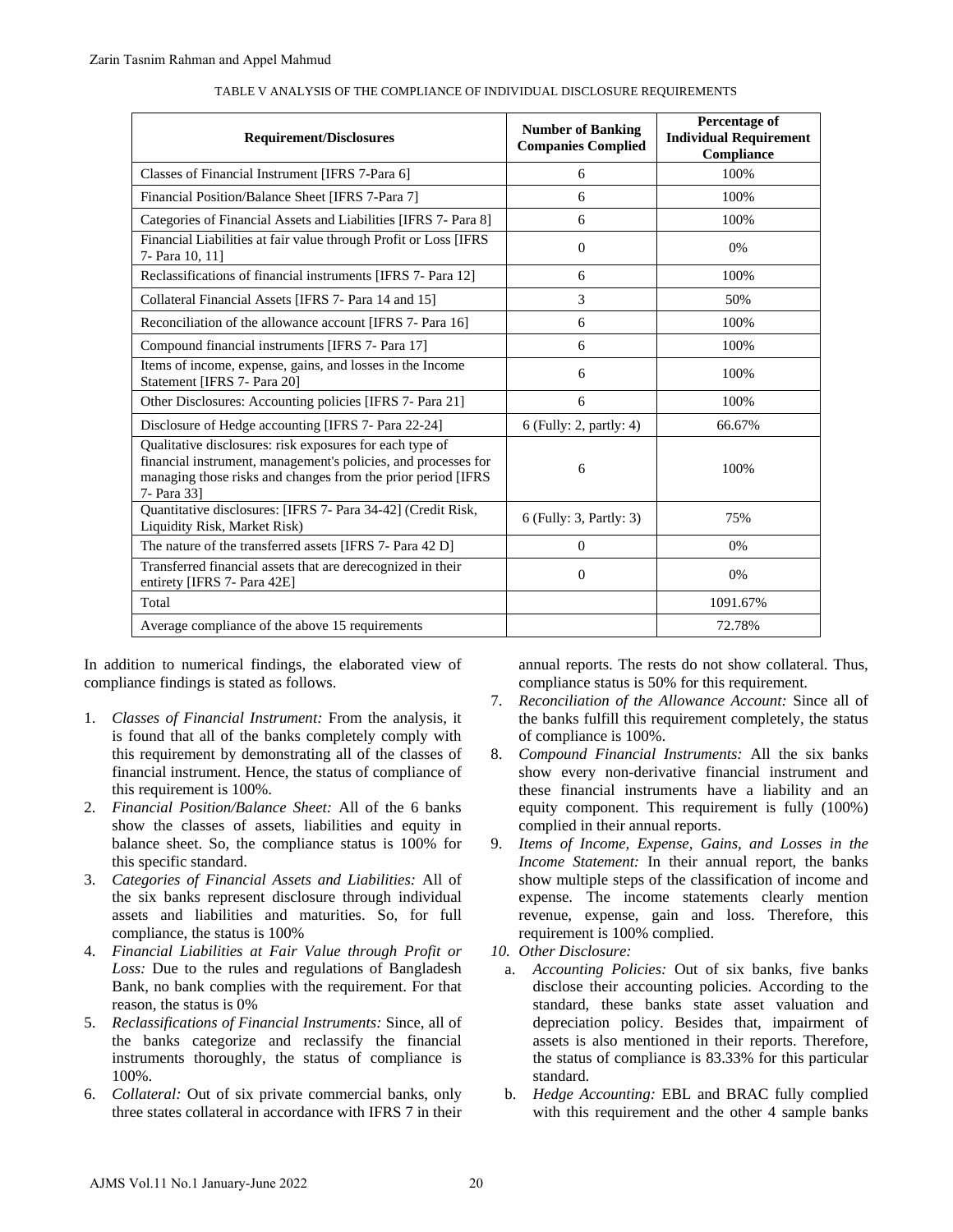complied partly. So, the weighted compliance rate is 66.67%.

# **V. CONCLUSION**

- 11. *Qualitative Disclosure:* Every sample bank fully (100%) complied with this requirement.
- 12. *Quantitative Disclosure:* EBL, UCBL & BRAC have full compliance and the other three banks have partially compliance of this particular requirement. Then the compliance status is 75%.
- 13. *Nature of the Transferred Assets:* The status of the compliance of this standard is 0%. Because, nothing is stated about the nature of transferred assets in the reports.
- 14. *Transferred Financial Assets that are Derecognized in their Entirety*: None of the banks mentions about the transferred financial assets derecognized in their entirety. That is, the status of compliance is 0%.

## *C. Effect of Compliance and Non-Compliance*

IFRS 7 covers presentation standards for financial instruments of an entity. Providing the users with adequate information for the evaluation of financial position is the main purpose that helps them in better understanding of banking operations. The compliance of standard plays a role in the following way.

- 1. With the intention to provide accurate depiction of the entity to the external users of information, the compliance of the requirements of IFRS 7 increase the reliability of the information provided.
- 2. Compliance of IFRS is required by the legal framework of state
- 3. This compliance helps in credit rating and investment from outsiders.
- 4. Compliance of financial reporting standards creates accountability of management and thus leads to a systematic way to fulfill its purposes.
- 5. Compliance with required standard is necessary to solve financial problem by issuing share in the capital market
- 6. It helps in convincing the public regarding transparency.

Noncompliance with the standards creates negative results. Clearly, the noncompliance will work as an obstacle in accomplishing the fundamental objectives of financial reporting. It leads to the following problem.

- 1. Increase management's scope of corruption.
- 2. Unjustified to be listed in the capital market
- 3. Infringement of laws as per Companies Act 1994 and related to punishment as stated in section# 211-218 of the act.
- 4. Diminish the effectiveness of financial information to the users.
- 5. Inappropriate valuation creates difficulty in consolidation
- 6. Corporate social responsibility will not be sustainable.

As users of accounting information heavily rely on disclosure of reliable information, financial statements presentation according to IFRS 7 is significant to the users. Generally, the banking companies in Bangladesh comply with the requirement on a large scale. It is seen through the analysis that internationalization enables them to capture the essence of the international requirements spontaneously and to be competitive in services and improve the degree of compliance with time. The analysis represents that every sample banking company follows related sections essential to comply with the IFRS 7 with a view to maintain transparent financial reports, and to disclose relevant and genuine information to the internal and external users. To conclude, the study figures out that preparation and presentation of financial statements of the private commercial banks in conformity with the IFRS 7 is moderate. Moreover, to dispel the deviation, the central bank and regulatory authority should take necessary steps to set up an identical standard for the financial reporting of the commercial banks and to ensure the full compliance with the standard to sustain quality of information. Although there is no significant deviation from the standards found, it can be mentioned that preparations of financial reports of the private commercial banks have been presented well in line with the IFRS 7. Franceial Decisions of Financial Pieces of Private Commercial Pieces of Private Commercial Disclosure Constitution contains interesting to the set of the set of President Commercial Studients of Financial Studients of Pri

## **REFERENCES**

- [1] Ahmed, A. A. & Ahmad, M. (2009). An Empirical Analysis of the Performance Measurement of the Disclosure in Financial Reporting: A Study of Banking Sector in Bangladesh. *Proceeding's 2nd CBRC, Lahore, Pakistan.*
- [2] Bischof, J. (2009). The Effect of IFRS 7 adoption on bank disclosure in Europe. *Accounting in Europe, 6*(2), 167-194.
- [3] Bhuiyaan, M. N. U. & Kamal, M. Y. (2003). Standardization of Accounting and Financial Reporting Practices in the Banking Sector in Bangladesh: An Evaluation of the Implementation of IAS 30 by the Banks in the Private Sector. *Journal of Business Studies, 24*(2).
- [4] Dawd, I. (2018). Aggregate Financial Disclosure Practice: Evidence from the Emerging Capital Market of Kuwait. *Journal of Applied Accounting Research, 19*(04).
- [5] Hasan, M. T. & Hosain, M. Z. (2015). Corporate Mandatory and Voluntary Disclosure Practices in Bangladesh: Evidence from Listed Companies of Dhaka Stock Exchange. *Research Journal of Finance and Accounting, 6*(12), 2015.
- [6] Hodgdon, C., Tondkar, R. H., Harless, D. W. & Adhikari, A. (2008). Compliance with IFRS Disclosure Requirements and Individual Analysts' Forecast Errors. *Journal of International Accounting, Auditing and Taxation, 17,* 1-13.
- [7] Hossain, M. I. (2014). Regulatory Compliance of IFRS7 of the Banks' Disclosure: A Case Study on Nationalized Commercial Banks of Bangladesh. *13*(1).
- [8] Hossain, M. K., Niaz, A. Z. M. & Huq, S. M. (2015). The Application and Disclosures of IFRSs and IASs by the DSE Listed Companies of Bangladesh. *World Journal of Social Sciences*, *5*(3), 157-175.
- [9] Hossain, M. S. & Baser, A. A. (2011). Compliance of IAS 30: A Case Study on the Specialized Banks of Bangladesh. *Research Journal of Finance and Accounting, 2*(4).
- [10] Kamardin, H., Ishak, R., & Zango, A. G. (2015). International Financial Reporting Standards 7 (IFRS 7) Compliance by Listed Banks in Nigeria. *Asian Journal of Applied Science, 03*(06).
- [11] Mahmud, A., Ding, D. & Hasan, M. M. (2019). Disclosure of Corporate Social Responsibility Practices. *Journal of Accounting and Finance in Emerging Economies, 5*(2), 2019.